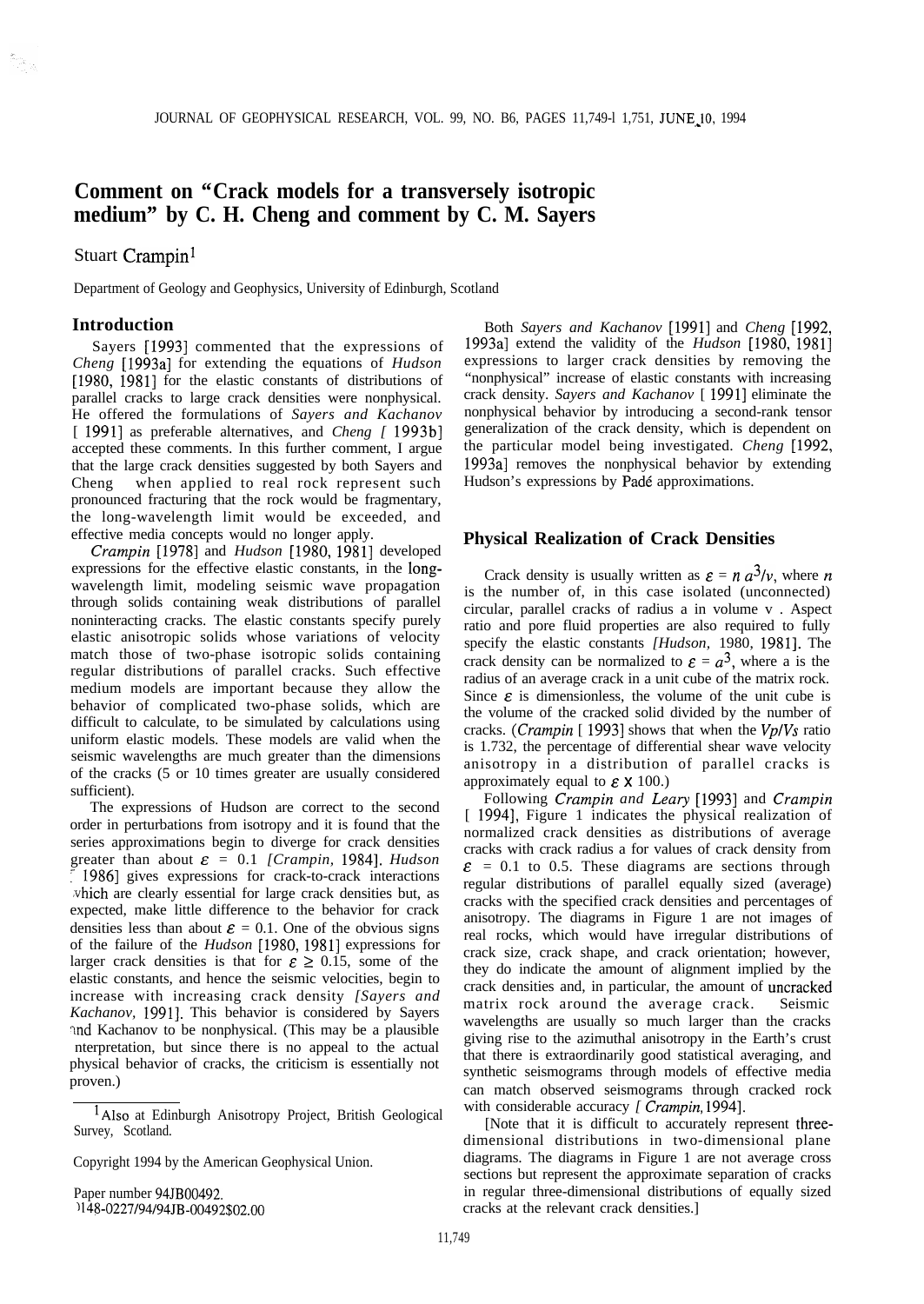

**Figure 1.** Physical realization of distributions of parallel cracks for normalized crack densities of  $\epsilon = 0.1$  to 0.5. The panels represent two-dimensional schematic cross sections through cracked solids.

The diagrams indicate heavily cracked rock where the average crack for  $\mathcal{E} \geq 0.1$  is within a crack radius of at least eight other cracks. *Crampin* [1994] reviews observations of shear wave anisotropy in crustal rocks. Rock which is otherwise considered to be intact and unfractured below 1 km depth has crack densities less than about  $\mathcal{E} = 0.035$  for sedimentary rocks and less than about  $\epsilon = 0.045$  for igneous and metamorphic rocks. However, heavily fractured rock near the Earth's surface may have crack densities greater than  $\mathcal{E} = 0.1$  (differential shear wave velocity anisotropy greater than about 10%).

Such heavily cracked rock would have little shear strength and would be fragmentary. Cracks would tend to join together and throughgoing fractures easily propagate. Consequently, pore fluids would tend to disperse unless the fluids were constrained in some way, as in overpressurized reservoirs. Except near the surface, where confining pressures are low, such heavily cracked rock would require high pore fluid pressures to keep the crack faces apart. Reduction of pore fluid pressures through fracturing would lead to the closure of cracks and a lowering of the crack density of open cracks. This could occur locally, around a producing hydrocarbon well for example and would inhibit production *[Crampin*, 1994]. In situ natural rocks with the degree of cracking implied by the diagrams in Figure 1 and by the values of crack density in *Sayers* [1993] and *Cheng* [1993a] would be fragmentary, highly irregular and unstable, and could not be modeled by regular distributions of equally sized unconnected circular cracks.

#### **Conclusions**

Rocks with crack densities greater than about  $\mathcal{E} = 0.1$ are heavily fractured with the likelihood of throughgoing fractures, severe irregularities of crack shape and aspect ratio, and the likelihood of severe crack-to-crack interactions. These are outside the specifications for the validity of effective media representations of parallel cracks, which are valid for weak crack densities, longwavelength limits (small cracks), and regular distributions of unconnected circular parallel cracks. In addition, distributions of cracks in such heavily fractured rock are likely to be fragmentary and highly irregular, and the regular distributions implied by effective media approximations are unlikely to be satisfactory. The regular distributions of cracks of the large crack densities implied by *Sayers* [1993] and *Cheng* [1992, 1993a] could only be found in carefully constructed artefacts.

Although large crack densities do exist in natural rock, particularly near the free surface *[Crampin, 1994]*, such heavily fractured rock cannot be quantitatively modeled by the purely elastic constants of effective media without taking into account attenuation and severe crack-to-crack interactions. Consequently, any attempt to model large crack densities by expressions, such as those of *Sayers and Kachanov* [1991] and *Cheng* [1992, 1993a], are unlikely to be accurate as the complications introduced by the variations of real rock will far exceed the variations between the various formulations demonstrated by *Suyers and Kachanov* [ 199 1 ] and *Sayers [* 19931.

Nevertheless, heavily fractured rocks with strong crackinduced velocity anisotropy do exist in the Earth *[Crampin,* 19941 and there is a need to simulate the behavior in some way. Consequently, it may be convenient to obtain appropriate elastic constants for large velocity variations by applying the Hudson expressions to crack densities (or those of *Sayers and Kachanov* [ 19911 and *Cheng [* 1992, 1993a]) outside the limits of validity for effective media modeling, as long as it is realized that there is no longer an exact correspondence between crack density and expressions for elastic constants. On the few occasions that I have used large crack densities ( $\varepsilon \approx 0.4$  *Crampin et al.,* 1980];  $\varepsilon = 0.2$  *Hudson and Crampin,* 1991], I have always indicated that there is not a causal relationship between crack density and the velocity variations for such large crack densities.

**Acknowledgments.** This work was partially supported by the Sponsors of the Edinburgh Anisotropy Project and partially by the Natural Environment Research Council. It is published with the approval of the Director of the British Geological Survey (NERC).

#### **References**

- Cheng, C. H., New expansions for second-order crack models for a transversely anisotropic medium, in *Expanded Abstracts, 62nd Annual International SEG Meeting, New Orleans,* Society of Exploration Geophysicists, Tulsa, 628-63 1, 1992.
- Cheng, C. H., Crack models for a transversely isotropic medium, *J. Geophys. Res., 98, 675-684,* 1993a.
- Cheng, C. H., Reply, *J. Geophys. Res., 98,* 14,215, 1993b.
- Crampin, S., Seismic wave propagation through a cracked solid: polarization as a possible dilatancy diagnostic, *Geophys. J. R. Astron. Sot., 53, 467-496,* 1978.
- Crampin, S., Effective anisotropic elastic-constants for wave propagation through cracked solids, *Geophys. J. R. Astr. Sot.,* 76, 135145, 1984,
- Crampin, S., A review of the effects of crack geometry on wave propagation through aligned cracks, *Can. J. Explor. Geophys., 29,* 3-17, 1993.
- Crampin, S., The fracture criticality of crustal rocks, *Geophys. J. Int.,* in press, 1994.
- Crampin, S., and P. C. Leary, Limits to crack density: the state of fractures in crustal rocks, in *Expanded Abstracts, 63rd Annual International SEG Meeting, Washington D. C.,* Society of Exploration Geophysicists, Tulsa, 758-761, 1993.
- Crampin, S., R. McGonigle, and D. Bamford, Estimating crack parameters from observations of P-wave velocity anisotropy, *Geophysics, 45, 345-360,* 1980.
- Hudson, J. A., Overall properties of a cracked solid, *Math. Proc. Cambridge philos. Sot., 88,* 371-384, 1980.
- Hudson, J. A., Wave speeds and attenuation of elastic waves in material containing cracks, *Geophys. J. R. Astron. Sot., 64,* 133-150, 1981.